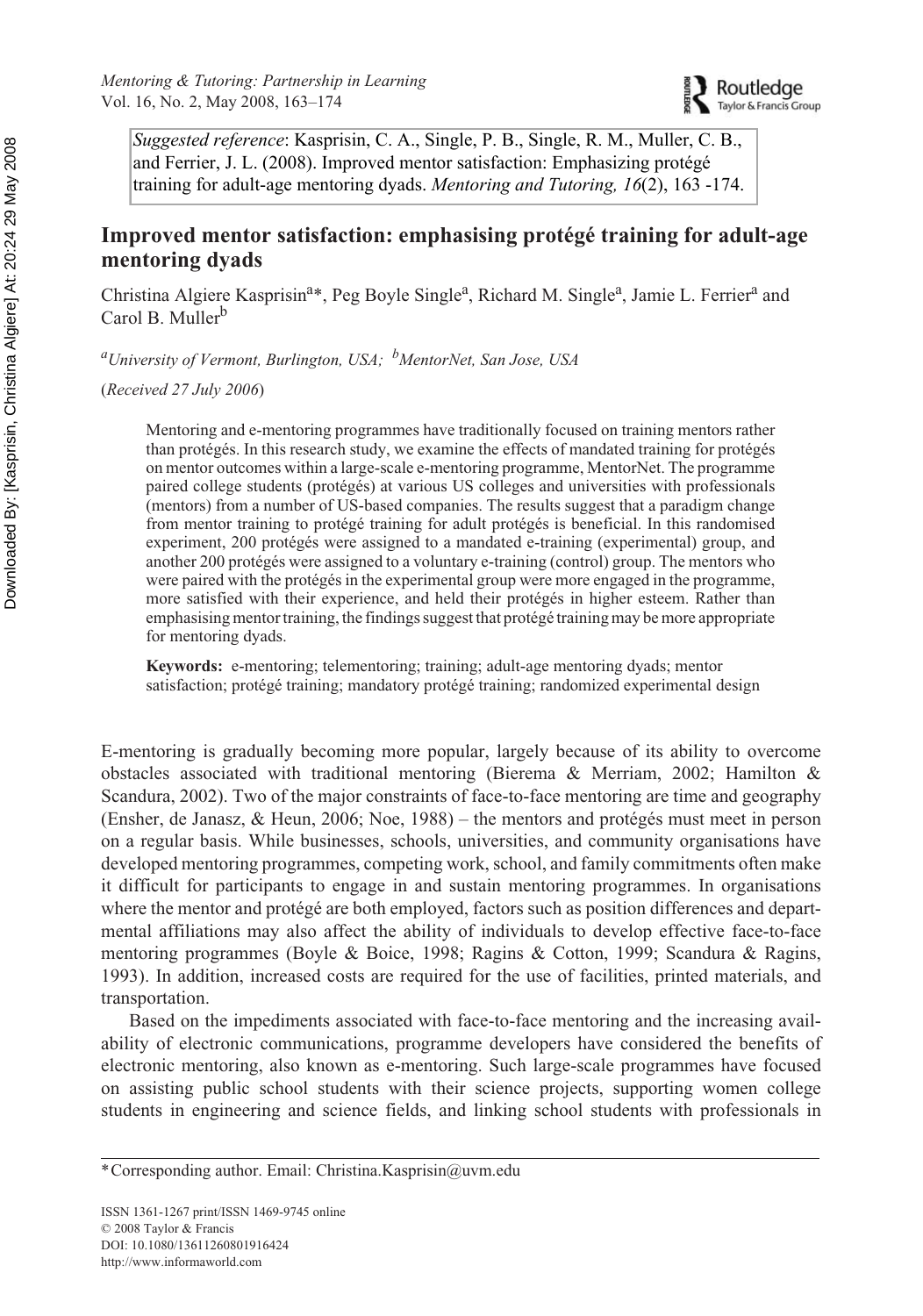technology fields (Bennett, Tsikalas, Hupert, Meade, & Honey, 1998; Harris, Rotenberg, & O'Bryan, 1997; Kealy & Mullen, 2003; O'Neill, Wagner, & Gomez, 1996; Single & Single, 2005). One benefit of e-mentoring is that it allows mentors and protégés to exchange email messages in an asynchronous manner. Protégés and mentors often have different schedules, but e-mentoring allows them to stay in contact and at their convenience. For instance, professionals serving as mentors can respond during work or early evening hours and can correspond while travelling. Likewise, protégés can respond when convenient, as in the case of the college students in this study, who often responded in the late evening or early morning.

E-mentoring has expanded greatly because of increased access to technology. College campuses in the US provide students with ready access to email and the Internet through wired dorms and classrooms or wireless connections (National Science Foundation, 2005). Work-based use of the Internet has also expanded, as has home use. American society has been transformed through the technological advances leading to more rapid communication and access to information through use of email and the Internet using personal computers, hand-held devices, and cellular phones.

#### **Mentors as assets to programmes**

Large-scale e-mentoring programmes were developed during the 1990s to provide educational and pre-professional support for  $K-12$  and college students (Single & Single, 2005). These programmes provide opportunities for many more protégés but likewise must recruit a large number of volunteer mentors. A major concern for this type of programme that must be addressed is the recruitment and retention of mentors, as well as sustaining the mentors' commitment to the programme (O'Neill & Harris, 2004–2005; Single & Muller, 2001).

A chief impetus for the development of e-mentoring programmes is the provision of social support for educational or pre-professional purposes. Individuals who are desirable as mentors are generally professionals in demanding careers, such as university faculty or graduate students in business, science, technology, engineering, and mathematics. Work and travel commitments often preclude professionals' ability to volunteer in more traditional ways, such as face-to-face mentoring. Prospective mentors with ready access to the Internet and facile in its use can engage in electronic mentoring programmes. Volunteers who serve in a similar role as mentors report that they are more likely to volunteer in the future if disruption of their work schedule is minimised and intrinsic rewards are maximised (Single, Jaffe, & Schwartz, 1999).

In comparison to face-to-face mentoring programmes, e-mentoring minimally disrupts work, if at all, and also eliminates 'windshield time'; that is, the time spent travelling to and from a mentoring meeting (National Mentoring Center, 2002). In response to being asked the reason, he (or she) participated in a particular large-scale e-mentoring programme, one mentor responded, 'Being able to give something back while working remotely. I travel frequently for my job. It makes it difficult to volunteer. This is a unique opportunity to do something I really believe in…encouraging women in the sciences and engineering,' (Ithaca Evaluation Group, 1999, p. 20). With such benefits, professionals would more willing to participate in an e-mentoring programme compared with a face-to-face mentoring programme.

As such, programme developers have taken into account the needs and time constraints of volunteer mentors, as well as the time commitment needed to develop and sustain an effective e-mentoring relationship. MentorNet, a large-scale e-mentoring programme that supports diversity in science, technology, engineering, and mathematics (STEM), measured this question. In an article on this programme, Single, Muller, Cunningham, Single, and Carlsen (2005) reported that the mentoring pairs developed satisfying and useful relationships with a time investment by the mentors and protégés of merely 20 minutes per week; this statistic was determined by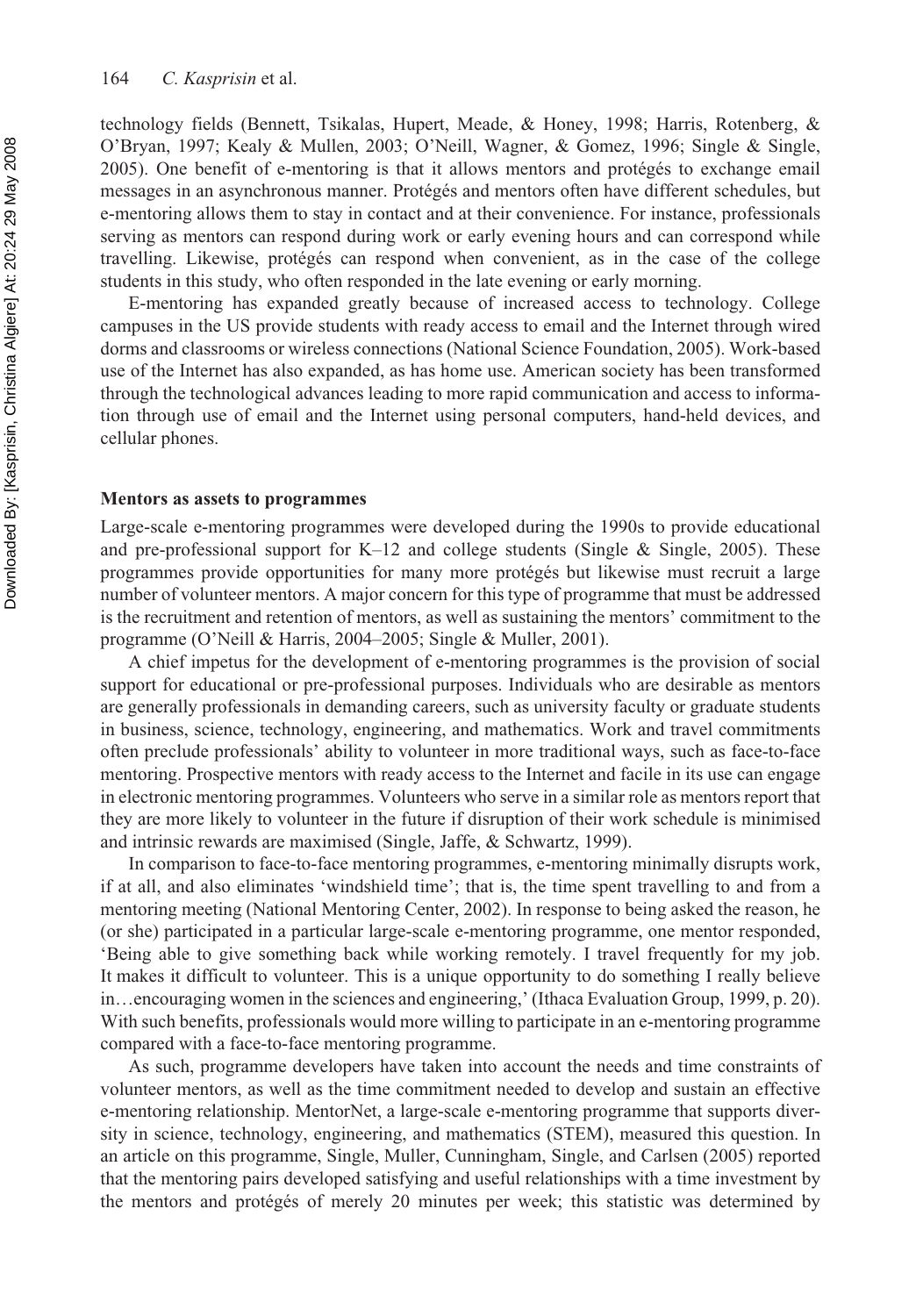averaging three years of data from more than 3,000 respondents. With this seemingly modest investment of time, more than 90% of the participants would recommend participation in the programme to a friend or colleague.

#### **Benefits mentors derive from mentoring and e-mentoring**

Although there is often no financial reward, a review of the literature reveals that mentoring yields multiple benefits for mentors (Ehrich, Hansford, & Tennent, 2004). For example, it provides mentors with the opportunity to reappraise their current careers, often in the middle years (Boyle & Boice, 1998; Brainard & Carlin, 1998). Providing advice and insights to protégés at the beginning of their career also allows mentors to review their early careers (Chao, 1988; Ragins & Scandura, 1997). This reflection and recognition of their accomplishments provides a perspective on what the mentors have contributed as professionals and aids in defining their next career stages.

In addition, it is beneficial for mentors to interact with and share the enthusiasm of protégés who are new to the profession. While interacting with their protégés, the mentors reported that they were able to sense the newcomers' excitement (Single, Cunningham, Single, Neptôn, & Kirk, 2002). The mentor-protégé relationship offers the opportunity for mentors to redirect energy and share their own developing wisdom. E-mentoring programs may also provide other avenues by which mentors can support not only protégés but each other (Single, Muller, Cunningham, & Single, 2000).

Mentors are a valuable commodity. When new programmes are designed and implemented, it is essential to recruit mentors. This can prove a time-consuming and resource-intensive task. Programme developers must identify the characteristics of successful mentors (depending on the goals of the programme) and then enlist individuals who have both the desirable attributes and willingness to engage in this type of relationship (Harris, O'Bryan, & Rotenberg, 1996; O'Neill & Harris, 2000). Each time new protégés are added to the programme, or when mentors leave for personal reasons or dissatisfaction with the programme, additional mentors must be solicited.

Current mentors who are satisfied with their experiences would be more likely to continue participating in the mentoring programme. In addition, satisfied mentors could have easy access to recruiting their colleagues as mentors. The less time required to recruit new mentors and the more that satisfied mentors can assist with recruiting, the more time the programme developer and staff have to provide structure, support, and facilitation for the participants.

#### **Programmatic features to enhance benefits**

Similar to traditional face-to-face mentoring programmes, e-mentoring programmes must be designed for specific purposes and groups. Although tempting, programme designers should not use a 'cookie-cutter' approach, nor should they assume programme elements that were effective in face-to-face settings would be directly applicable and effective in the electronic format. Basic elements need to be present, including training, coaching, and group e-mentoring, but every aspect of the mentoring process needs to be re-examined in light of electronic communications (Mullen, 2002). The development and implementation of each component will vary with the population and purpose that the programme is serving (Kasprisin & Single, 2005).

Successful e-mentoring programmes should address the characteristics, needs, and expectations of protégés and mentors in a number of areas (Bennett, Hupert, Tsikalas, Meade, & Honey, 1998; Harris & Figg, 2000). For example, programme developers need to determine unique characteristics of the participants, their access to and familiarity with technology (Friedman, Zibit, & Coote, 2004; National Mentoring Center, 2002), and the programme content of interest to the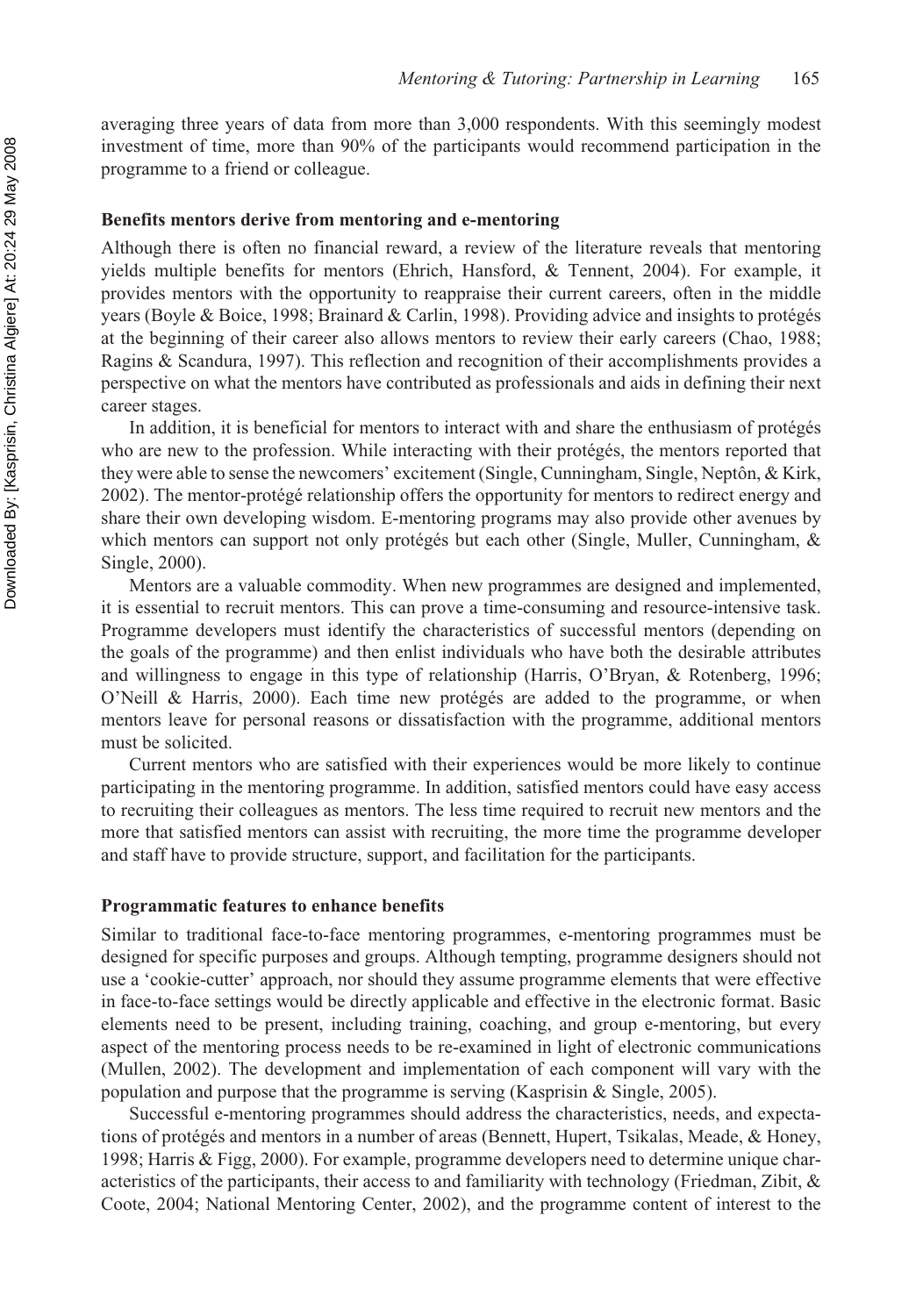participants (Harris & Jones, 1999). Finally, in the programme planning process, designers need to establish and match expectations of protégés and mentors in terms of frequency, modes of communications, and outcomes (O'Neill & Harris, 2000). Having this information will enable programme developers to determine the technology, training, and coaching needs of participants and help them to establish communication patterns and programme goals.

#### **Training for e-mentoring programmes**

Training has become a very popular feature of face-to-face mentoring programmes. Commonly, programme developers provide a day-long training session for mentors. With the advent of e-mentoring, an early concern was how to deliver training electronically, as email does not provide an interpersonal context. Without the advantage of physical cues, there is a greater chance for misunderstandings, for 'anonymous' negative interactions, and for recipients to avoid responding to email (Sproull & Kiesler, 1992).

The developers of the earliest e-mentoring programmes experimented with various media and training formats. One programme had facilitated electronic discussion lists (Bennett, Hupert, Tsikalas, Meade, & Honey, 1998) in which groups of mentors were paired with a programme staff member who served as the facilitator. The facilitator provided case studies to the group and asked them to respond. In another programme (Harris & Figg, 2000) a facilitator, again a programme staff member, was assigned to each e-mentoring pair and assisted the pair while the mentor and protégé established a relationship. These two examples of e-training were used in programmes that paired school-aged students with adult mentors. As a result, the e-training either focused solely on the mentors or the mentor-protégé dyad.

Another e-training format featured case-study scenarios at a website that allowed participants to engage with the content on their own time. These interactive web-based tutorials allowed for scalability, in that more participants could work through the e-training tutorials at their leisure. Additionally, the tutorials were customised based on the various development and information needs of the different subpopulations (Single  $\&$  Muller, 2001). In this programme, college protégés were paired with mentors in industry. Based on the target protégé population (adults), the programme designers also experimented with emphasising protégé training over mentor training.

To determine the efficacy of web-based protégé training, in one study (Kasprisin, Single, Single, & Muller, 2003), a group of potential protégés were randomly assigned to an experimental group, where completing the training was mandatory. An equal number of potential protégés were assigned to a control group, where completing the training was optional. The protégés in the experimental group exchanged, on average, two or more additional emails per month than the protégés in the control group. This additional interaction was positively correlated with increased protégé satisfaction and deepened value associated with programme participation.

The next stage of the (Kasprisin et al., 2003) study was to determine how mandating protégé training influenced the experiences of the mentors, which we report on herein. The primary goal of this phase was to determine the influence of protégé training on the mentors. Outcomes experienced by mentors matched with protégés in the mandated training group were compared with mentors of protégés in the control group. The rationale for this strategy was to maximise the time and experiences of busy professionals who are volunteering as mentors by requiring that the adult protégés engage in additional activities rather than having the mentors engage in training.

This study was motivated by the three research hypotheses (i.e., statistical alternative hypotheses) that follow. Accepting the null hypothesis regarding any of the three research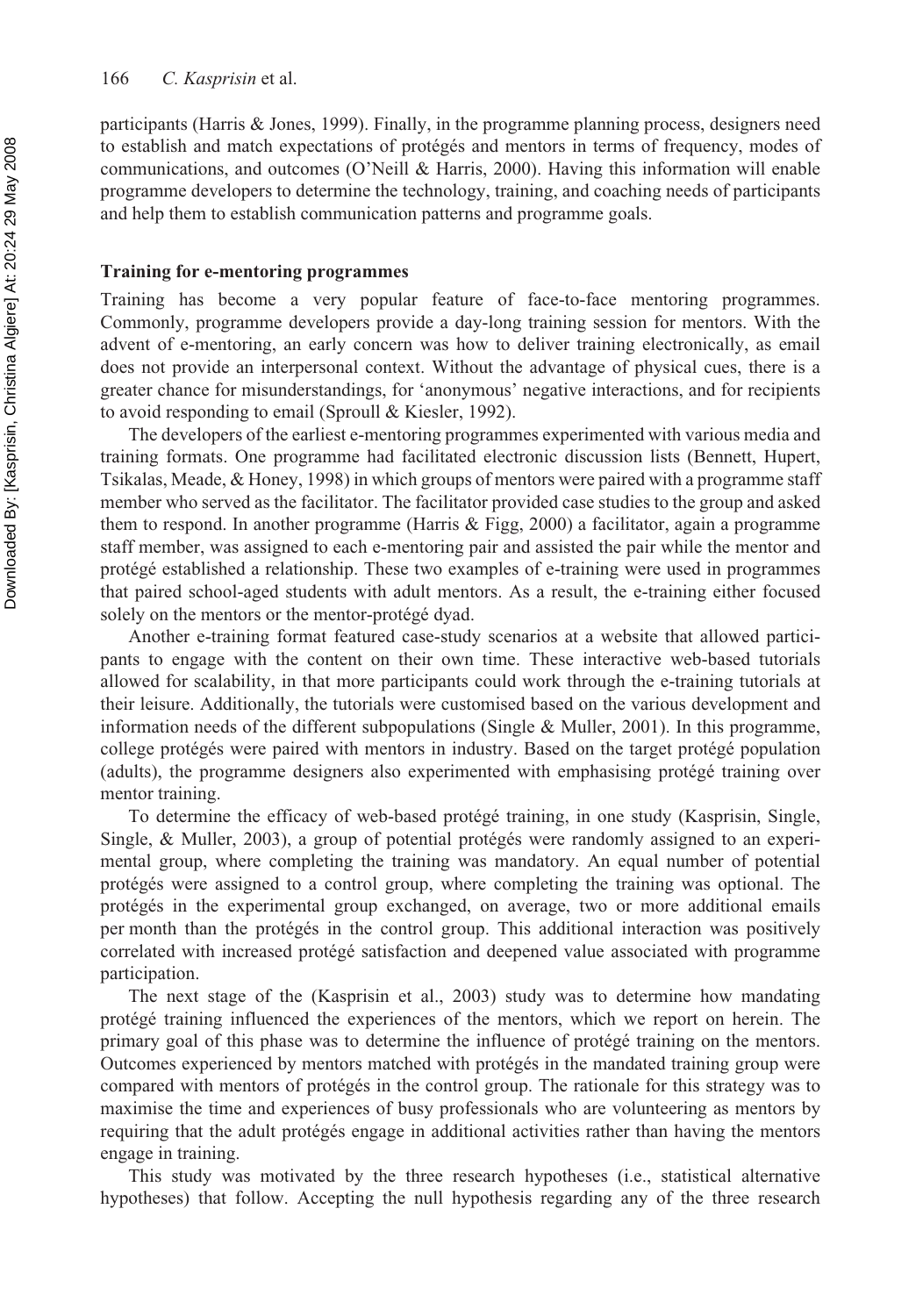hypotheses would refer to either (1) lower ratings from the mentors assigned to the protégés in the experimental group or (2) no difference between the mentor groups. As such, these research hypotheses reflect the fact that if mentors assigned to the protégés in the experimental group obtain equal or lower ratings compared with mentors assigned to the protégés in the control group, we arrive at the same conclusion, namely the lack of justification for the use of on-line training tutorials for the protégés.

- Hypothesis 1: Overall involvement will be higher for mentors in a formalised e-mentoring programme whose protégés were required to complete a training tutorial compared with those mentors whose protégés were not required to undergo training.
- Hypothesis 2: Overall comfort and satisfaction with the programme will be higher for mentors whose protégés were required to complete a training tutorial compared with those mentors whose protégés were not required to undergo training.
- $\bullet$  Hypothesis 3: Overall perceived value will be higher for mentors in a formalised e-mentoring programme whose protégés were required to complete a training tutorial compared with those mentors whose protégés were not required to undergo training.

### **Sampling and measurement**

# *Selection and randomisation of mentoring participants*

Participants from MentorNet (http://www.mentornet.net), which primarily paired women college students in STEM fields with mentors from technical and scientific industries, as well as mentors, signed up for a one-year structured e-mentoring relationship. Training was provided, along with biweekly email coaching and the option to participate in group-based e-mentoring by utilising one of several email discussion lists. Of the 3,347 students who applied for participation in the MentorNet programme, 2,557 were undergraduates. From this population, a stratified random sample of 400 students was chosen. Half of the sample  $(n = 200)$  consisted of 1st- and 2nd-year students. The other half  $(n = 200)$  were juniors, seniors, and 5th-year seniors (5th-year seniors are more common in engineering and science fields).

Using this stratified sample, the 400 participants were randomly assigned to one of two conditions. Half were placed in the control group in which completing the e-training tutorials was optional, and the remaining half were assigned to the experimental group in which completing the e-training was mandatory. In the mandatory group, students were matched with a mentor only after they had completed the tutorial. For those who did not complete the tutorials, multiple attempts were made to contact the students and, as a last resort, they were not matched. The mentors were then placed back in the pool of mentors to be matched with different students.

To avoid introducing bias due to discrepancies in time, students in the control group were not matched until their counterparts in the experimental group were also matched. In the instances in which a student in the experimental group did not complete the tutorial after repeated follow-up messages (and therefore was not matched), the counterpart in the control group was then matched. Each college student was paired with a professional to form an e-mentoring dyad.

#### *Evaluation of mentoring programme*

The expected length of the e-mentoring relationship was one academic year. Near the end of this period, both mentors and protégés were asked to complete an evaluation of the programme via an online survey. The survey focused on involvement, comfort and satisfaction, and perceived value of participation in the e-mentoring programme (items associated with these three constructs are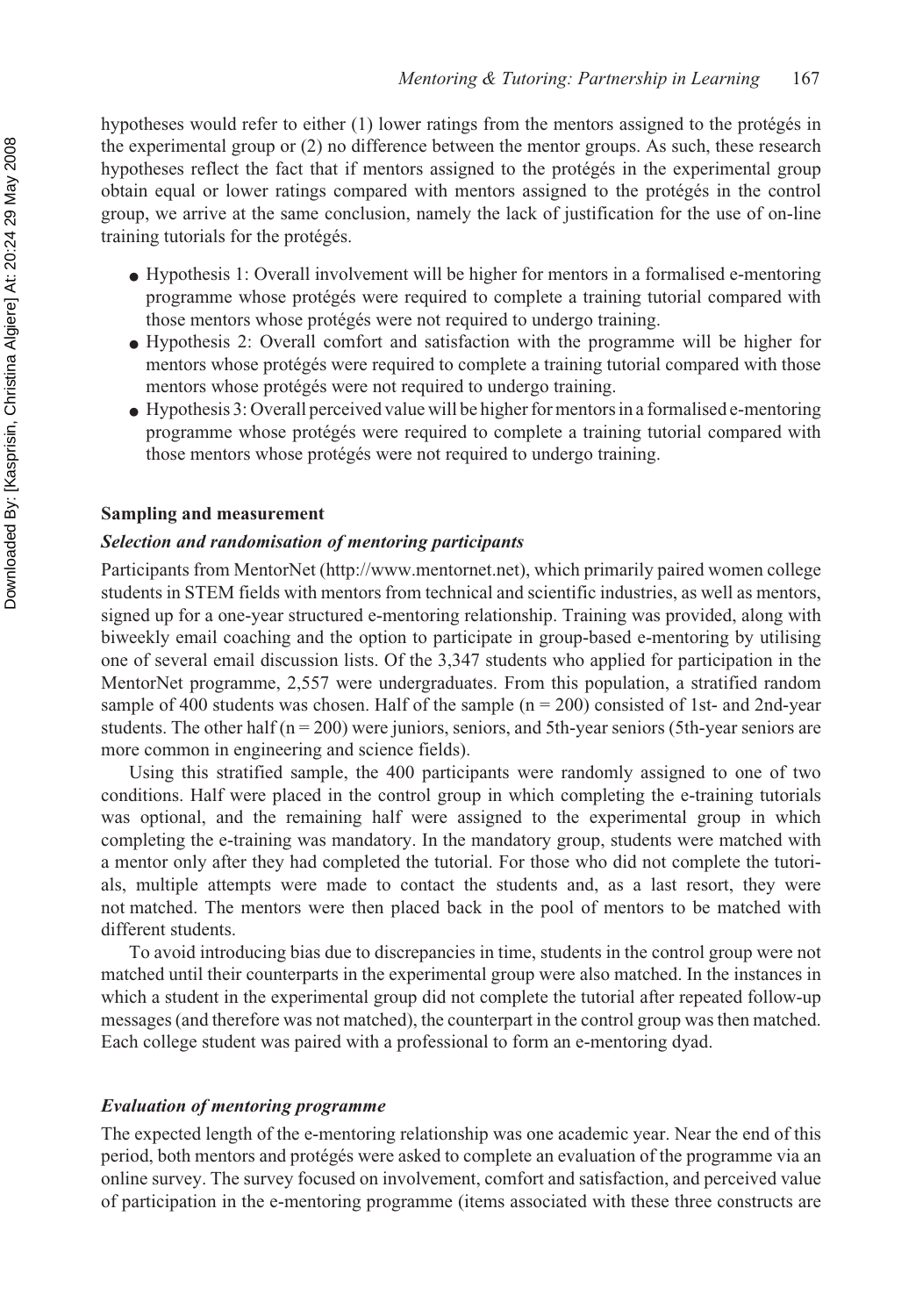| Survey items                                                                                                                                                                                                                                                                                                                                                                                                                        |
|-------------------------------------------------------------------------------------------------------------------------------------------------------------------------------------------------------------------------------------------------------------------------------------------------------------------------------------------------------------------------------------------------------------------------------------|
| Involvement<br>How often did you send email to your protégé? ______ times a month<br>How often did you receive e-mail from your protégé? __ times a month                                                                                                                                                                                                                                                                           |
| Satisfaction (Rated from $1 = Not$ at all to $5 = Excellent$ )<br>How comfortable have you been asking your protégé questions?<br>How comfortable have you been responding to questions from your protégé?<br>How satisfied have you been with your one-to-one mentoring experience?<br>How satisfied have you been with your MentorNet experience this year?<br>Please rate the quality of the match between your protégé and you: |
| Value (Rated from $1 =$ Strongly disagree to $7 =$ Strongly agree)<br>In my role as e-mentor, I:<br>Think highly of my protégé<br>Serve as a sounding board for my protégé to develop and understand herself/himself<br>Am reminded of myself as a student<br>Identify with my protégé<br>Try to serve as a role model                                                                                                              |

identified in Table 1). The survey also included some items posed solely to students, which are presented more fully in Kasprisin et al. (2003).

# *Definition of outcome measures*

# *Measures of involvement*

Involvement was defined as the frequency and amount of contact between mentor and protégé. The mentors were asked to report the total minutes spent writing and reading MentorNet email in a typical week, and the number of emails sent and received per month.

# *Measures of comfort and satisfaction*

Mentors rated their levels of comfort with and satisfaction on several aspects of the e-mentoring relationship: 'How comfortable have you been responding to questions from your protégé?' and 'Please rate how satisfied you have been with your e-mentoring experience this year'. The responses were rated on a 5-point scale, from  $1 = Not$  at all to  $5 = Excellent$ .

# *Measures of value*

The perceived value of serving as a mentor was assessed based on the mentors' responses regarding their e-mentoring experiences. The survey items addressed issues that reflected whether the individuals perceived they were fulfilling the roles of the mentor. For each question, the mentors were asked to select the level of agreement with the statement. Examples of items included 'In my role as e-mentor, I serve as a sounding board for my protégé to develop and understand herself (himself)' and 'In my role as an e-mentor, I think highly of my protégé'. The scale anchors were from  $1 =$  Strongly disagree to  $7 =$  Strongly agree.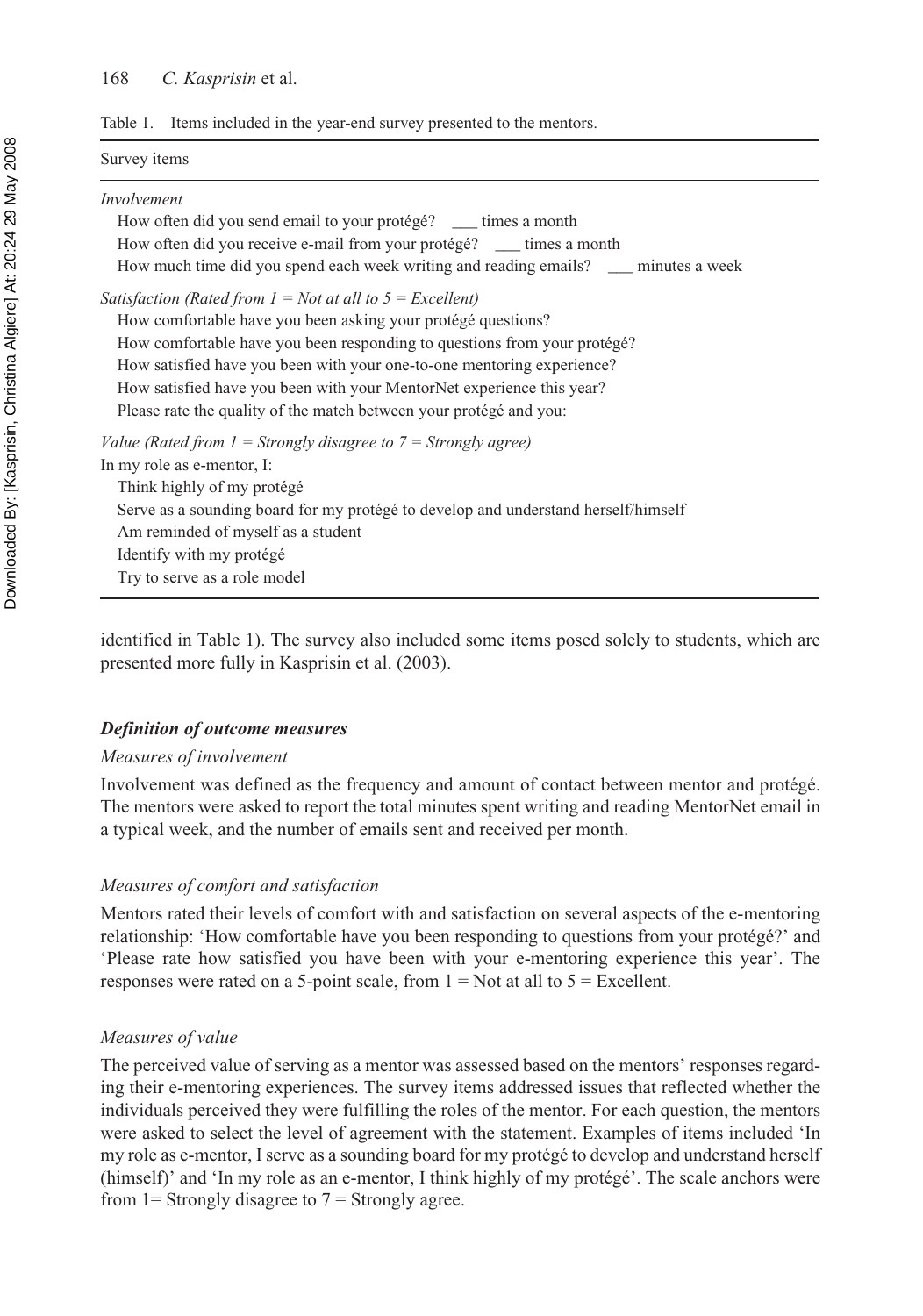# **Results**

### *Response rates*

The relative response rates of the protégés were examined because they influenced the number of mentors in the sample. All 200 protégés in the control group were paired with mentors. Of the 200 protégés in the experimental group, 120 (60%) completed the tutorials. Even after several follow-up reminder messages and phone calls, 80 protégés in the mandatory condition never completed the tutorials and so were not included in the programme. For this reason, there were 120 mentors remaining in the experimental group compared with 200 in the control group. Of the 120 mentors of the protégés in the experimental group, 67 (56%) completed the end-of-year survey. Of the 200 mentors of protégés in the control group, 104 (52%) completed the survey.

# *Data analysis*

In this study, comparative analyses were conducted to determine whether the mentors of students in the experimental group had significantly better responses for each of the variables. Since either a negative impact or no impact on the mentors' experiences would lead us to recommend against the use of mandated e-training tutorials for the protégés as a means of improving mentor experiences, our research hypotheses were tested against one-sided alternative hypotheses (Bland & Altman, 1994; Keppel, 1991). The results of the *t*-tests, assessing the evidence for more positive ratings for mentors of protégés in the experimental group, are reported in Table 2.

| Table 2. Comparative analysis for mentors of protégés in the mandatory e-training (experimental) group |  |
|--------------------------------------------------------------------------------------------------------|--|
| and the control group.                                                                                 |  |

| Survey items                                                       | Control<br>Group<br>M(SD) | Experimental<br>Group<br>M(SD)      | $\mathfrak{t}$ | P value<br>(one-tailed) |
|--------------------------------------------------------------------|---------------------------|-------------------------------------|----------------|-------------------------|
| Involvement                                                        |                           |                                     |                |                         |
| How often sent and received email (per month)                      |                           | $3.65(3.19)$ $4.39(5.80)$           | $-2.14$        | $0.02*$                 |
| Time spent writing and reading emails (per week)                   |                           | $11.45(8.13)$ 14.41 (10.96) $-1.78$ |                | $0.04*$                 |
| Satisfaction (Rated from $1 = Not$ at all to $5 = Excellent$ )     |                           |                                     |                |                         |
| How comfortable asking questions                                   | 4.37(0.83)                | 4.40(0.72)                          | $-0.31$        | 0.38                    |
| How comfortable responding to questions                            | 4.59(0.72)                | 4.68(0.53)                          | $-0.99$        | 0.16                    |
| How satisfied with one-to-one mentoring experience                 | 3.27(1.07)                | 3.57(1.17)                          | $-1.71$        | $0.04*$                 |
| How satisfied with MentorNet experience                            | 3.34(1.14)                | 3.73(1.08)                          | $-2.26$        | $0.01**$                |
| Quality of the match                                               | 3.49(1.20)                | 3.69(1.22)                          | $-1.06$        | 0.14                    |
| Value (Rated from $1 =$ Strongly disagree to $7 =$ Strongly agree) |                           |                                     |                |                         |
| In my role as e-mentor, I:                                         |                           |                                     |                |                         |
| Think highly of my protégé                                         | 5.40 (1.46)               | 5.85(1.24)                          | $-2.04$        | $0.02*$                 |
| Serve as a sounding board                                          | 4.74(1.72)                | 4.85(1.50)                          | $-0.44$        | 0.33                    |
| Am reminded of myself as a student                                 | 5.12(1.56)                | 5.45(1.43)                          | $-1.41$        | 0.08                    |
| Identify with my protégé                                           | 4.68(1.71)                | 5.06(1.69)                          | $-1.42$        | 0.08                    |
| Try to serve as a role model                                       | 5.96 (1.17)               | 6.00(1.09)                          | $-0.22$        | 0.41                    |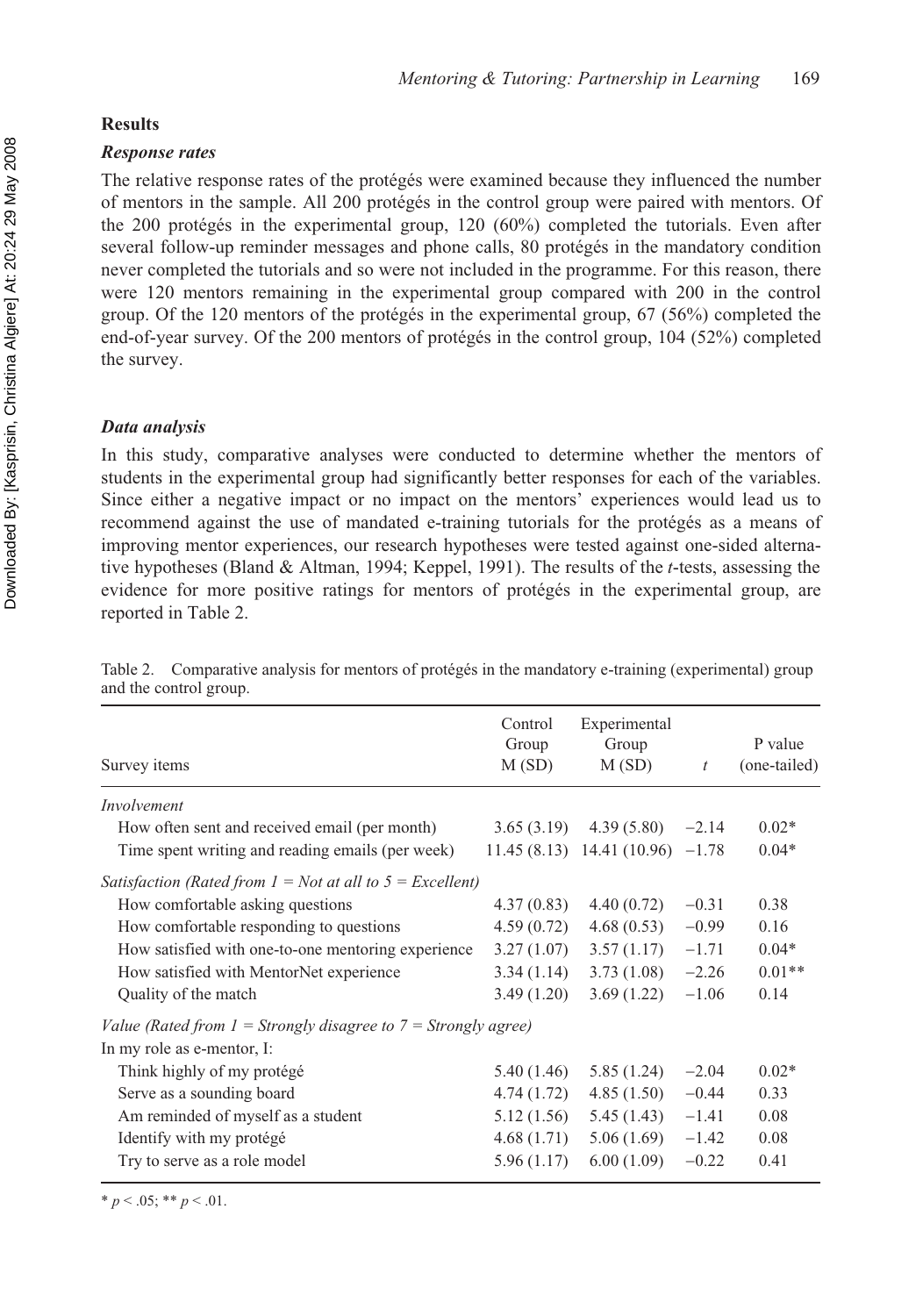### *Mentor involvement*

Hypothesis 1 predicted that overall involvement would increase for the mentors matched with protégés who engaged in the required training tutorial in a formalised e-mentoring programme. This conclusion is supported by the data which demonstrates that the mentors and protégées in the experimental group had increased interactions. As can be seen in Table 2, the mentors paired with protégés in the experimental group spent more time reading and answering email messages each week. This was significant at the *p < .*05 level. On average, mentors paired with protégés in the experimental group spent 14.41 minutes each week, compared with 11.45 minutes in the control group. In addition, mentors paired with protégés in the experimental group exchanged more emails per month  $(4.39)$  than the mentors in the control group  $(3.65)$ , a significant difference  $(p < .02)$ .

#### *Comfort and satisfaction*

Hypothesis 2 predicted that overall satisfaction would increase for mentors matched with protégés who engaged in the required training tutorial in a formalised e-mentoring programme. The mentors paired with protégés in the experimental group reported higher satisfaction with their e-mentoring experiences (3.57) than did the mentors in the control group (3.27); this difference was significant at the  $p < .05$  level. Likewise, the mentors paired with protégés in the experimental group reported higher satisfaction with their overall MentorNet experience, which included not only the e-mentoring relationships but also, for instance, website content, discussion group e-lists, and the coaching curriculum. The mentors paired with protégés in the experimental group rated their satisfaction with the MentorNet experiences as 3.73, and the mentors paired with protégés in the control group rated theirs as 3.34, which is significant at the  $p < 0.01$  level.

Mentors matched with protégés either in the control group or the experimental group did not exhibit any differences in terms of their comfort with asking questions or responding to questions from their protégés. In addition, the two groups did not differ in their ratings of their match, so the difference in satisfaction cannot be attributed to perceptions of matching (see Table 2).

#### *Mentor perceived value*

The last hypothesis predicted that perceived value would increase for the mentors of protégés who engaged in the required training tutorials in a formalised e-mentoring programme. In response to one of the indicators of value, the mentors paired with the protégés in the experimental group reported that they 'thought highly of their protégés' at a higher rating (5.85) than the mentors matched with the protégés in the control group (5.40). The difference was significant at the  $p < .05$  level.

For each of the other items in this section, the mentors paired with protégés in the experimental group had higher ratings than the control group; however, the differences were not significant between the two groups (see Table 2).

#### **Discussion**

E-mentoring continues to become more prevalent because of its ability to overcome some of the barriers to mentoring, such as geographical distances and scheduling (Ensher et al., 2006). Structured e-mentoring programmes thus bring about e-mentoring opportunities that otherwise would not exist.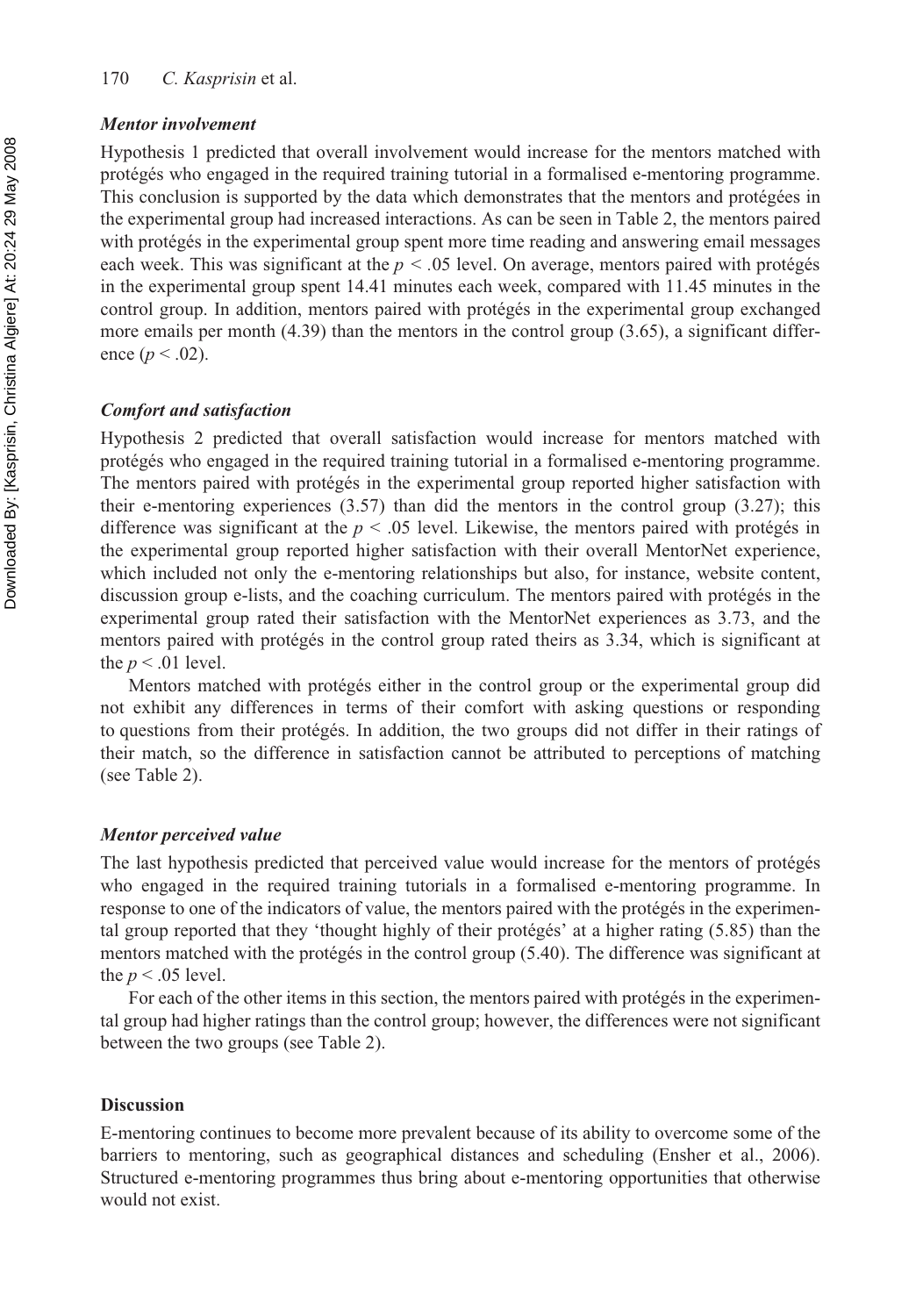As e-mentoring programmes grow in number and in size, so does the need to recruit and retain volunteers willing to serve as mentors. Based on the numbers served by some large-scale e-mentoring programmes, recruitment efforts can be substantial. For instance, the International Telementor Program (2007) has provided mentoring opportunities for more than 15,000 students in 26 countries including the United States, Australia, India, and Singapore. When mentors have positive experiences, they are more likely to continue serving as a mentor, which reduces the need to replace them. In addition, these satisfied mentors could serve as ambassadors of the programme, recruiting colleagues to volunteer as mentors. E-mentoring programme developers should therefore consider how to increase the benefits experienced by mentors without increasing their time investment or required tasks.

Requiring the protégés to complete the training tutorials before participating in the mentoring programme is one form of mandatory mentoring (Mullen, 2005). For some individuals, having compulsory assignments is inconsistent with participation in programs that are voluntary and educational. Programme developers need to understand the issues involved with mandatory mentoring. Our results demonstrate improved mentor outcomes for involvement and satisfaction when protégés complete a mandatory online training programme.

Involvement has been identified as an important variable associated with benefits accrued from the programme and satisfaction with it. We measured involvement in various ways, such as through the amount of time spent reading and writing emails that were exchanged by mentors with protégés. The mentors who were matched with protégés mandated to complete the e-training invested more time in their e-mentoring relationships.

Other research has linked the positive relationship between involvement and satisfaction with mentoring and e-mentoring programmes (Boyle & Boice, 1998; Ensher et al., 2006; Ithaca Evaluation Group, 1999). That same finding is supported in this work. The mentors paired with the protégés in the experimental group had greater involvement and reported higher satisfaction. Perhaps the enhanced satisfaction experienced by mentors paired with protégés in the experimental group predisposed them to react more favorably to the regular coaching messages and other features offered by MentorNet.

Along with higher involvement and satisfaction, the mentors paired with protégés in the experimental group also rated their protégés more highly. Specifically, the mentors paired with protégés in the experimental group provided higher ratings to the question 'In my role as e-mentor, I think highly of my protégé'. The increased connections with the protégés could only enhance the knowledge and understanding the e-mentoring pairs had of one another. As the relationships developed and grew, we can only assume that the increased involvement led to the enhanced perceptions of their protégés. Other items, which were less dependent on the relationship, such as the mentor serving as a sounding board or role model, did not differ between the two groups. These items were less dependent on rating the relationship and more on the self-perceptions of the mentors.

This is a very different paradigm than the popularly accepted model of mentor training. Training for mentors (without concomitant protégé training) may be most appropriate for community mentoring or academic mentoring/e-mentoring with school-aged children. In these programs, a mentor-driven model would be most effective, where the mentor sets the goals and activities of the mentoring relationship to meet the developmental needs of the child or young adult. However, with mentoring and e-mentoring for college and graduate students or for professionals, we propose that a protégé-driven model is more appropriate. Requiring additional commitment upfront from the protégés better equips them to successfully manage an e-mentoring relationship and screens out those with questionable dedication to the programme. Perhaps an ideal model would be mandated training for protégés and voluntary training for mentors. In this way, only protégés who have made a commitment to the programme are paired with mentors. In addition, the recruitment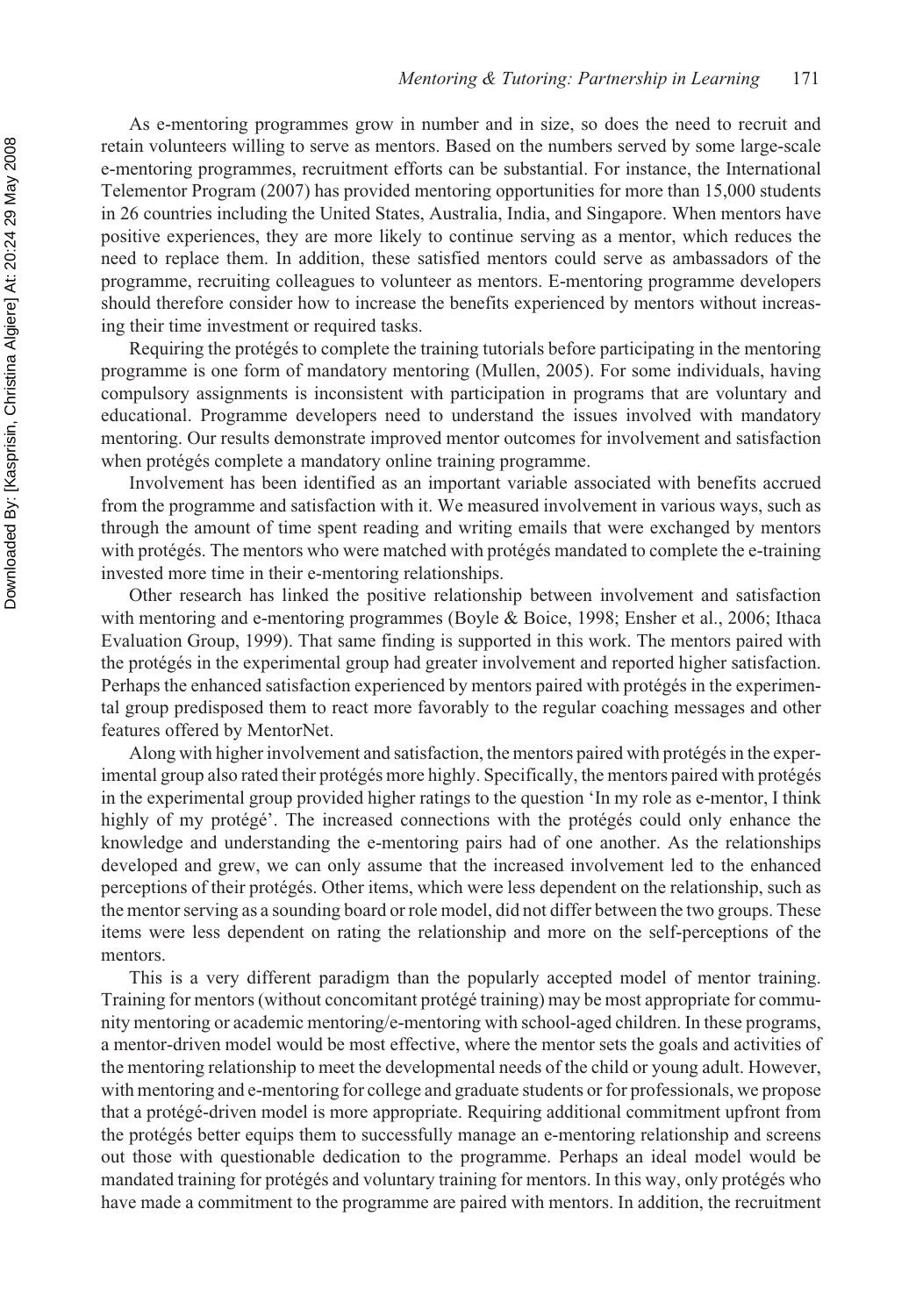of mentors who are busy professionals may be easier without the requirement of a training programme and the increased satisfaction that accompanied trained protégés.

### **Conclusion**

The advantages of electronic communication provide both geographic and temporal flexibility that may outweigh the lack of face-to-face contact. The use of email in e-mentoring greatly expands the number of individuals who can participate in mentor-protégé relationships. To encourage over-used professionals to volunteer as mentors, rewards must be evident and time investment must be minimal. Since most mentoring programme coordinators are unable to offer extrinsic rewards (such as financial compensation), the experience should be structured to provide the mentor with as many intrinsic rewards as possible. In this research, we found that mandatory training for protégés enhanced the experiences of their mentors, without increasing the time commitment of the volunteer mentors.

Traditionally, mentoring and e-mentoring programmes have focused on delivering mentor training. A major drawback of this approach is that it requires greater time investment on the part of volunteer mentors. In this study, we examined the effects of mandated training for protégés on mentor outcomes and found that when training was mandated for the protégés the mentors were more engaged in the programme, more satisfied with their experience, and held their protégés in higher esteem. The results of this study suggest that rather than emphasising mentor training, protégé training may be more appropriate for adult age mentoring dyads.

### **Acknowledgments**

Thanks to the two anonymous reviewers for their helpful comments on an earlier version of this paper. This research was based upon work supported by the National Science Foundation under grant HRD-0001388 in 2001–2002 and by MentorNet sponsors (see listing at www.MentorNet. net/partners/sponsors.aspx).

#### **Notes on contributors**

Christina Algiere Kasprisin, Ed.D, RN is an assistant professor in the Department of Nursing at the University of Vermont. Her research focuses on using e-mentoring to facilitate the role transition for nursing students and new graduate registered nurses.

Peg Boyle Single, Ph.D. is a research associate professor in the Department of Education at the University of Vermont. Her research focuses on mentoring, e-mentoring, diversity and the writing process. Her forthcoming book, *Demystifying the Writing Process: A Guide for Doctoral Students* will be published by Stylus Publishing.

Richard M. Single, Ph.D. is an assistant professor in the Department of Mathematics and Statistics at the University of Vermont. His research interests include medical biostatistics, statistical genetics, and program evaluation/assessment. He has published in journals such as *Nature Genetics, Immunogenetics, Genetics*, and the *Journal of Women and Minorities in Science and Engineering*.

Carol B. Muller, Ph.D. is the [please check this on the website: Founder and CEO] of MentorNet, *The E-Mentoring Network for Diversity in Engineering and Science*. MentorNet is a 501(c)(3) educational organization headquartered in San José, CA. Its mission is to further the progress of women and others underrepresented in scientific and technical fields through the use of a dynamic, technology-supported mentoring network.

Jamie L. Ferrier is an undergraduate student pursuing a degree in Mathematics with a concentration in Statistics from the University of Vermont.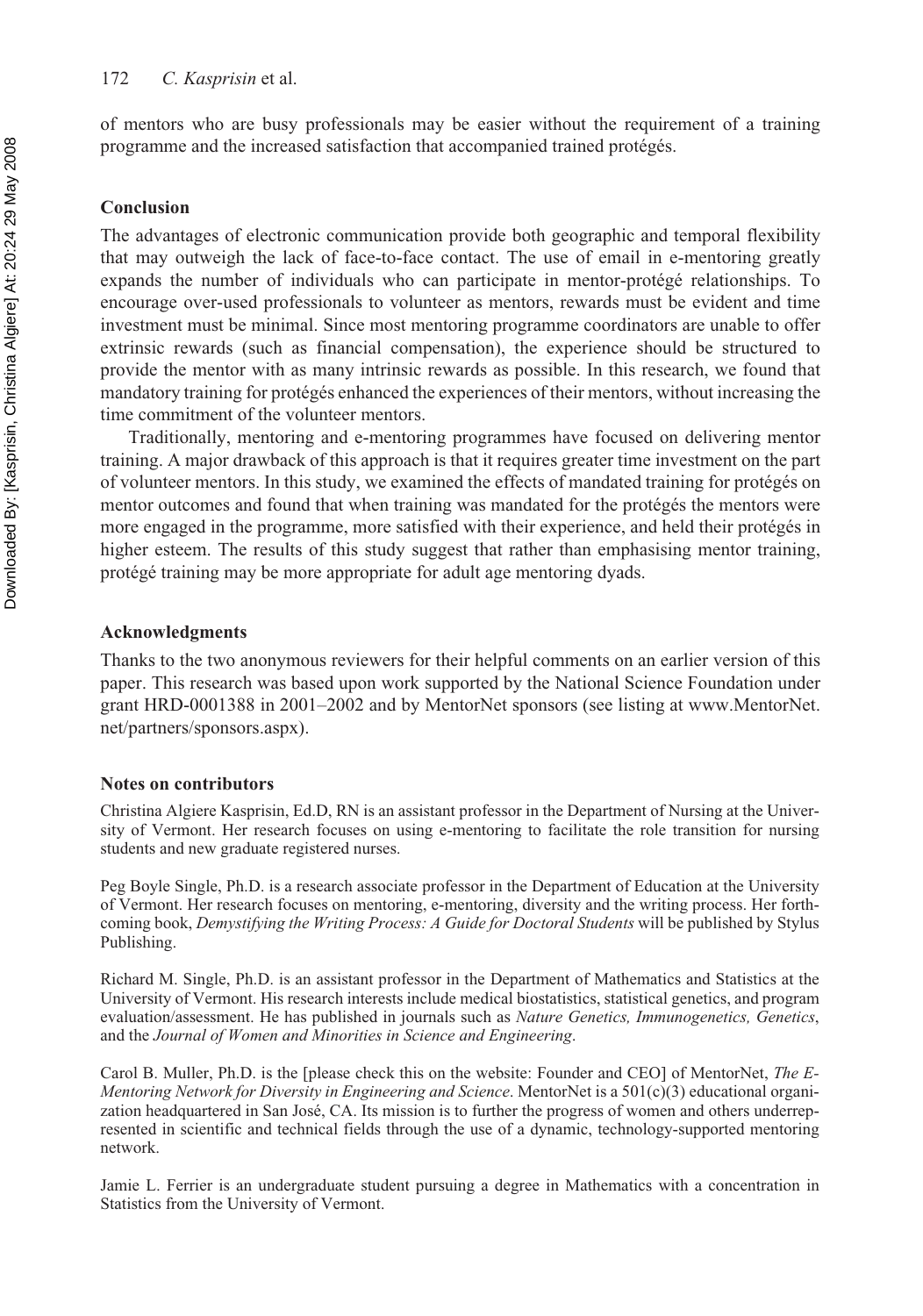### **References**

- Bennett, D., Hupert, N., Tsikalas, K., Meade, T., & Honey, M. (1998). *Critical issues in the design and implementation of telementoring environments.* New York: Center for Children and Technology, EDC.
- Bennett, D., Tsikalas, K., Hupert, N., Meade, T., & Honey, M. (1998). *The benefits of online mentoring for high school girls: Telementoring young women in science, engineering, and computing project: Year 3 evaluation.* New York: Center for Children and Technology, EDC.
- Bierema, L.L., & Merriam, S.B. (2002). E-mentoring: Using computer-mediated communication to enhance the mentoring process. *Innovative Higher Education, 26,* 211–227.
- Bland, J.M., & Altman, D.H. (1994). One- and two-sided tests of significance. *British Medical Journal, 309,* 248.
- Boyle, P., & Boice, R. (1998). Systematic mentoring for new faculty teachers and graduate teaching assistants. *Innovative Higher Education, 22,* 157–179.
- Brainard, S.G., & Carlin, L. (1998). A six-year longitudinal study of undergraduate women in engineering and science. *Journal of Engineering Education, 87*(4), 369–375.
- Chao, G.T. (1988). The socialization process: Building newcomer commitment. In M. London & E.M. Mone (Eds.), *Career growth and human resource strategies: The role of the human resource professional in employee development* (pp. 31–47). Westport, CT: Quorum Books.
- Ehrich, L.C., Hansford, B., & Tennent, L. (2004). Formal mentoring programs in education and other professions: A review of the literature. *Educational Administration Quarterly, 40*(4), 518–540.
- Ensher, E.A., de Janasz, S.C., & Heun, C. (2006). *E-mentoring: Virtual relationships and real benefits.* Manuscript submitted for publication.
- Friedman, A.A., Zibit, M., & Coote, M. (2004). Telementoring as a collaborative agent for change. *Journal of Technology, Learning, and Assessment, 3*(1). Retrieved June 11, 2004, from http://www.jtla.org
- Hamilton, B.A., & Scandura, T.A. (2002). E-mentoring: Implications for organizational learning and development in a wired world. *Organizational Dynamics, 31,* 388–402.
- Harris, J.B., & Figg, C. (2000). Participating from the sidelines, online: Facilitating telementoring projects. *ACM Journal of Computer Documentation, 24*(4), 227–236.
- Harris, J., & Jones, G. (1999). A descriptive study of telementoring among students, subject matter experts, and teachers: Message flow and function patterns. *Journal of Research on Computing in Education, 32,* 36–53.
- Harris, J., O'Bryan, E., & Rotenberg, L. (1996). It's a simple idea, but it's not easy to do: Practical lessons in telementoring. *Learning and Leading with Technology, 24*(2), 53–57.
- Harris, J., Rotenberg, L., & O'Bryan, E. (1997). *Results from the Electronic Emissary Project: Telementoring lessons and examples.* Denton, TX: Texas Center for Educational Technology. Retrieved June 9, 2004, from http://www.tcet.unt.edu/pubs/em/em01.pdf
- International Telementor Program. (2007). *About us: The International Telementor Program (ITP).* Retrieved May 15, 2007, from http://www.telementor.org/aboutus.cfm
- Ithaca Evaluation Group. (1999). *MentorNet: 1998–99 Evaluation Report.* San José, CA: San José State University. Retrieved July 29, 2005, from http://www.mentornet.net/Documents/Files/IEG\_Final\_ 9899.pdf
- Kasprisin, C.A., & Single, P.B. (2005). Identifying essential elements of successful e-mentoring programs through needs assessment. In F.K. Kochan & J.T. Pascarelli (Eds.), *Mentoring and technology: Insights and challenge* (pp. 51–71). Greenwich, CT: Information Age Press.
- Kasprisin, C.A., Single, P.B., Single, R.M., & Muller, C.B. (2003). Building a better bridge: Testing e-training to improve e-mentoring programmes in higher education. *Mentoring and Tutoring, 11*(1), 67–78.
- Kealy, W.A., & Mullen, C.A. (2003, March/April). Guest Editors' Introduction: at the nexus of mentoring and technology. *Mentoring & Tutoring: Partnership in Learning, 11*(1), 3–13.
- Keppel, G. (1991). *Design and analysis: A researcher's handbook* (3rd ed.). Englewood Cliffs, NJ: Prentice Hall.
- Mullen, C.A. (2005). *Mentorship primer.* New York: Peter Lang.
- Mullen, C.A. (2002). Web-enhanced instruction: A mixed bag of contradictions and possibilities for doctoral education. *Journal of Academic Leadership, 2*(2), 1–37. Retrieved January 19, 2007, from http://www.academicleadership.org
- National Mentoring Center. (2002). *Perspectives on e-mentoring: A virtual panel holds an online dialogue.* Retrieved December 16, 2004, from www.nwrel.org/mentoring/pdf/bull9.pdf
- National Science Foundation. (2005). *Universities continue to expand their research space with the largest increase since 1988; Data reported for networking capacity. Info brief (NSF 05-314).* Arlington, VA: